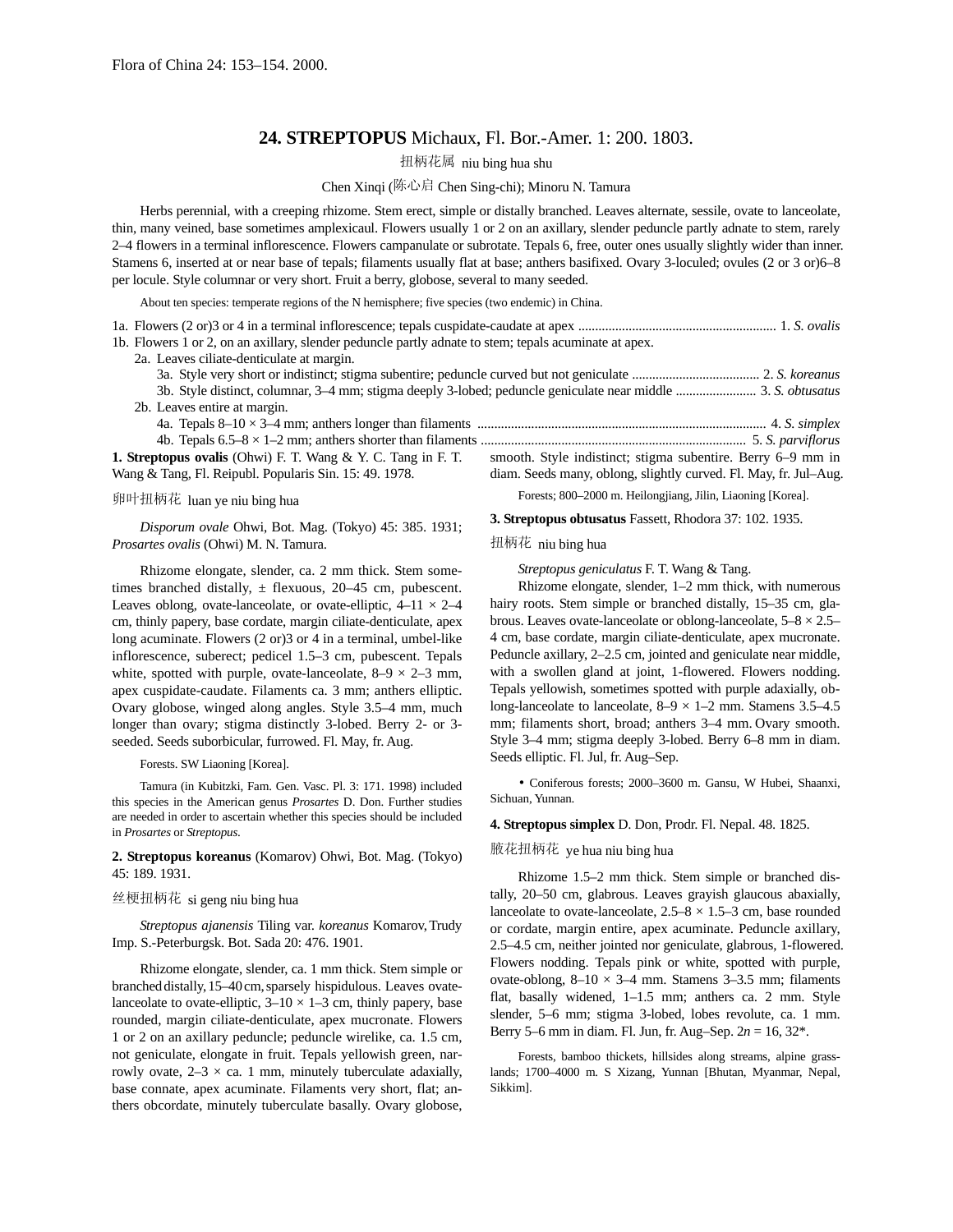**5. Streptopus parviflorus** Franchet, Nouv. Arch. Mus. Hist. Nat., sér. 2, 10: 89. 1887.

## 小花扭柄花 xiao hua niu bing hua

## *Streptopus mairei* H. Léveillé.

Rhizome short, thickened. Stem usually branched distally, 20–50 cm, glabrous. Leaves lanceolate to ovate-lanceolate, 4–8  $\times$  1.5–4 cm, thinly papery, base cordate, margin entire, apex acuminate. Peduncle 2.5–4 cm, glabrous, neither jointed nor geniculate, 1- or 2-flowered. Flowers nodding. Tepals white, lanceolate,  $6.5-8 \times 1-2$  mm. Stamens 3-3.5 mm; filaments 1.8-2.2 mm; anthers ca. 1 mm. Style ca. 2.5 mm, slightly longer than ovary; stigma 3-lobed. Berry 5–8 mm in diam., many seeded. Seeds oblong, curved. Fl. Jun, fr. Aug–Sep.

• Forests, thickets, alpine grasslands; 2000–3500 m. SW Sichuan, NW Yunnan.